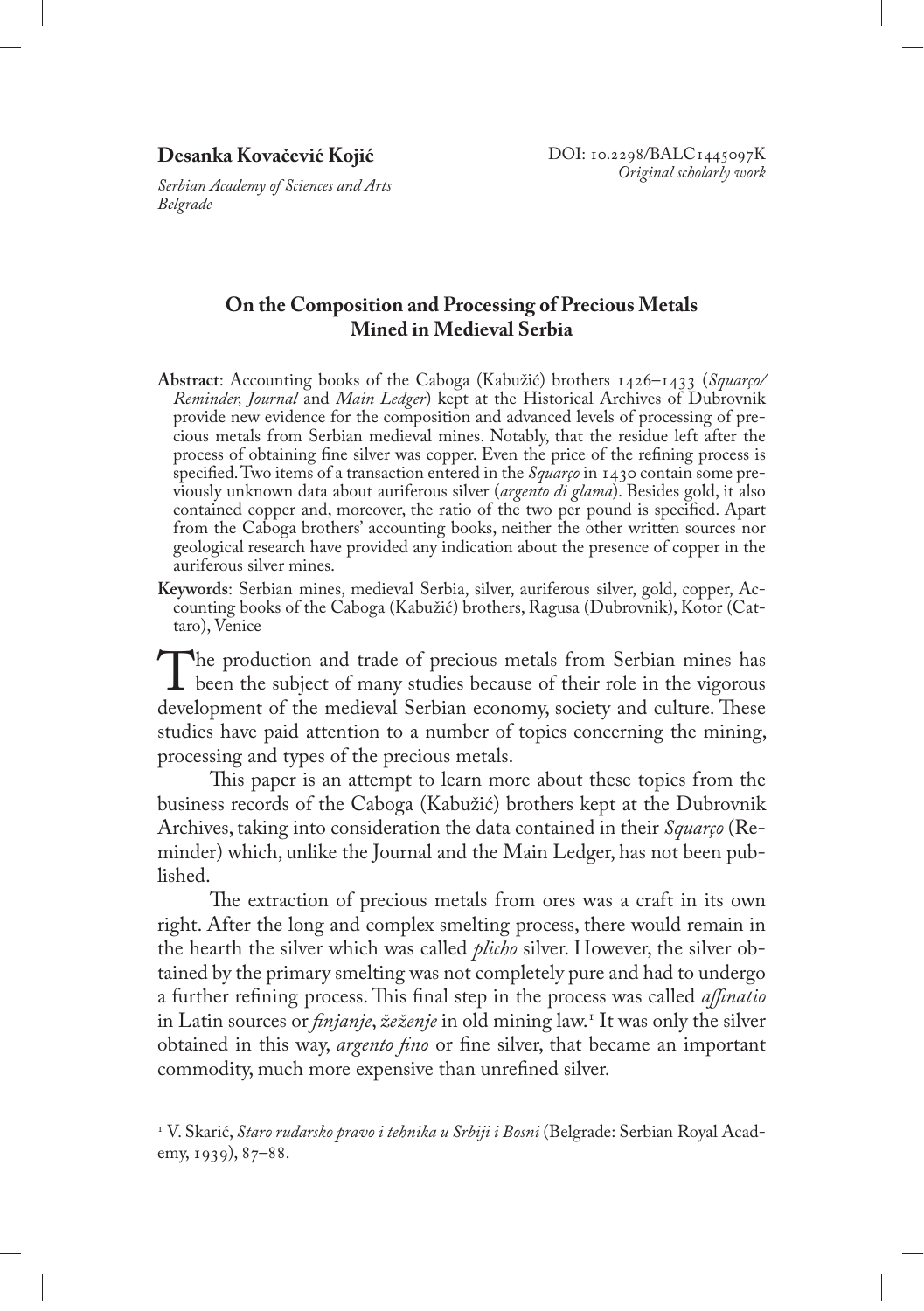It has been long believed that metals were exported from Serbia and that they were refined only in Venice. However, in the autumn of 1320, there is in Kotor a Venetian, Luca Baldaria, an *afinator*, employed on a oneyear contract and paid nine pounds of Venetian grossi. His employment had certainly something to do with the refinement of a metal.<sup>2</sup>

In Ragusa, the refining of one's own silver was permitted until 1421. However, in June 1421, the Major Council of Ragusa decided that a place for silver refining should be set up at the mint. Goldsmiths were permitted to refine up to ten pounds of silver for their own needs.3 It is known that the mints accepted only fine silver (*argento fino*), the only to be used for coinage. Thus, for example, on 28 July 1428 the company of the Caboga brothers purchased for the mint 4 pounds of fine silver at the price of 22 *perper*s per pound.4

The process of refining silver was set up early on in the mines and mining towns of medieval Serbia as well. This is suggested by the presence in 1276 of silver coins from Brskovo, while the earliest reference to a mint at Brskovo comes from 1280.<sup>5</sup> Over time, Priština, an important trading centre in the vicinity of the main mines, comes to be frequently referred to as one of the places where silver is being purchased and refined. In 1418, the Milinović brothers of Ragusa are referred to as owners of a device for silver refining (*affinatio argenti*).<sup>6</sup> Silver was also refined at Srebrenica.<sup>7</sup> The Serbian rulers and nobility sought to have control of the process. Thus, Djuradj Branković, son of Vuk Branković, decrees that all silver be refined at his customs.8

<sup>2</sup> V. Ćuk, *Srbija i Venecija u XIII i XIV veku* (Belgrade: Prosveta, 1986), 104, n. 35, 136.

<sup>3</sup> I. Voje "Argentum de glama", *Istorijski časopis* 16–17 (1970), 34; M. Rešetar, *Dubrovačka numizmatika* I (Belgrade: Sertbian Royal Academy 1924), 157.

<sup>4</sup> D. Kovačević Kojić, *Trgovačke knjige braće Kabužić (Caboga) 1426–1433*, *Spomenik*, Serbian Academy of Sciences and Arts 137, Department of Historical Sciences 11 (1999), 230. There is a reference in 1430 to a silver refinery in Ragusa where the silver imported from Serbia and Bosnia was processed and refined. Cf. Voje, "Argentum de glama", 34; V. Simić, *Istorijski razvoj našeg rudarstva* (Belgrade 1951), 41.

<sup>5</sup> Ćuk, *Srbija i Venecija*, 23–24, n. 14. According to a document (ibid. 29), the intrinsic value of the Serbian currency corresponded to the value of refined silver.

<sup>6</sup> K. Jireček, *Istorija Srba* II (Belgrade: Naučna knjiga, 1952), 425.

<sup>7</sup> M. Dinić, *Za istoriju rudarstva u srednjovekovnoj Srbiji i Bosni* II (Belgrade: Serbian Academy of Sciences, 1962), 86; S. Ćirković, "Proizvodnja zlata, srebra i bakra u centralnim oblastima Balkana do početka novog veka", *Rabotnici, vojnici, duhovnici. Društva srednjovekovnog Balkana* (Belgrade: Equilibrium, 1997), 87; D. Kovačević Kojić, *Srednjovjekovna Srebrenica (XIV–XV vijek)* (Belgrade: Serbian Academy of Sciences and Arts, 2010), 32.

<sup>8</sup> Simić, *Istorijski razvoj*, 44.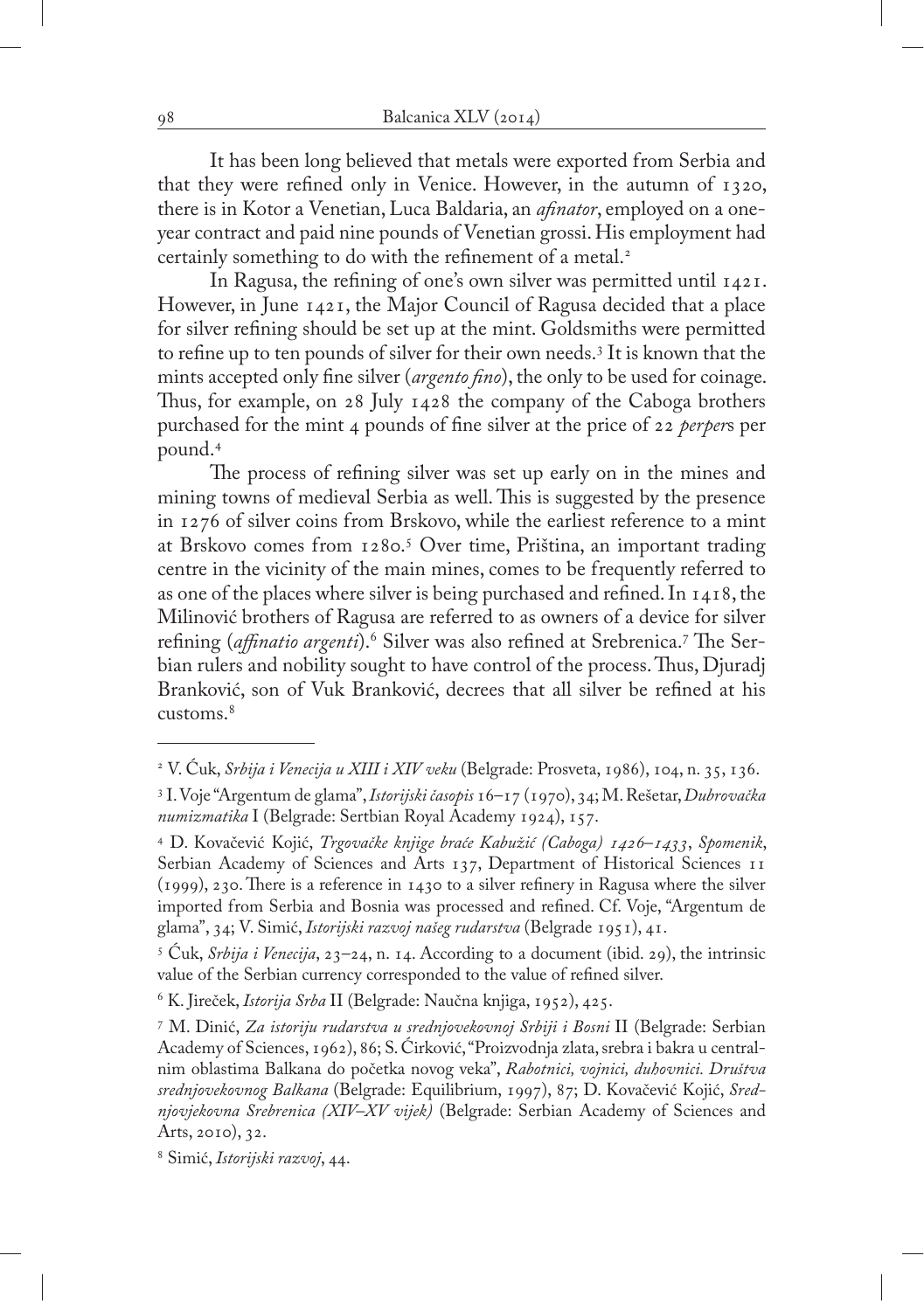

Mines in medieval Serbia

The technology of silver refining may be largely reconstructed. Apart from the main smelters, there were, sometimes in their vicinity, smaller refining facilities (so-called *čistilo* or *čistilja*). These smaller refining furnaces could also be at a distance from the mine. Some of the refining methods were used, similarly to Ragusa, at goldsmith shops or at mints.<sup>9</sup> The Latin term for the person engaged in refining precious metals was *afinar*, *afinator* or *čistilac* (finer) in old mining law. Our knowledge of this activity is quite scant. That it was a lucrative profession is shown by the offer made in June 1429 to the Ragusan government by a precious metal refiner from as far

<sup>9</sup> The reconstruction by V. Skarić (*Staro rudarsko pravo*, 81–88) has been corroborated by newly-discovered sources. Cf. Ćirković, "Proizvodnja", 87, n. 35; S. Ćirković in S. Ćirković, D. Kovačević Kojić and R. Ćuk, *Staro srpsko rudarstvo* (Belgrade: Vukova zadužbina & Novi Sad: Prometej, 2002), 59.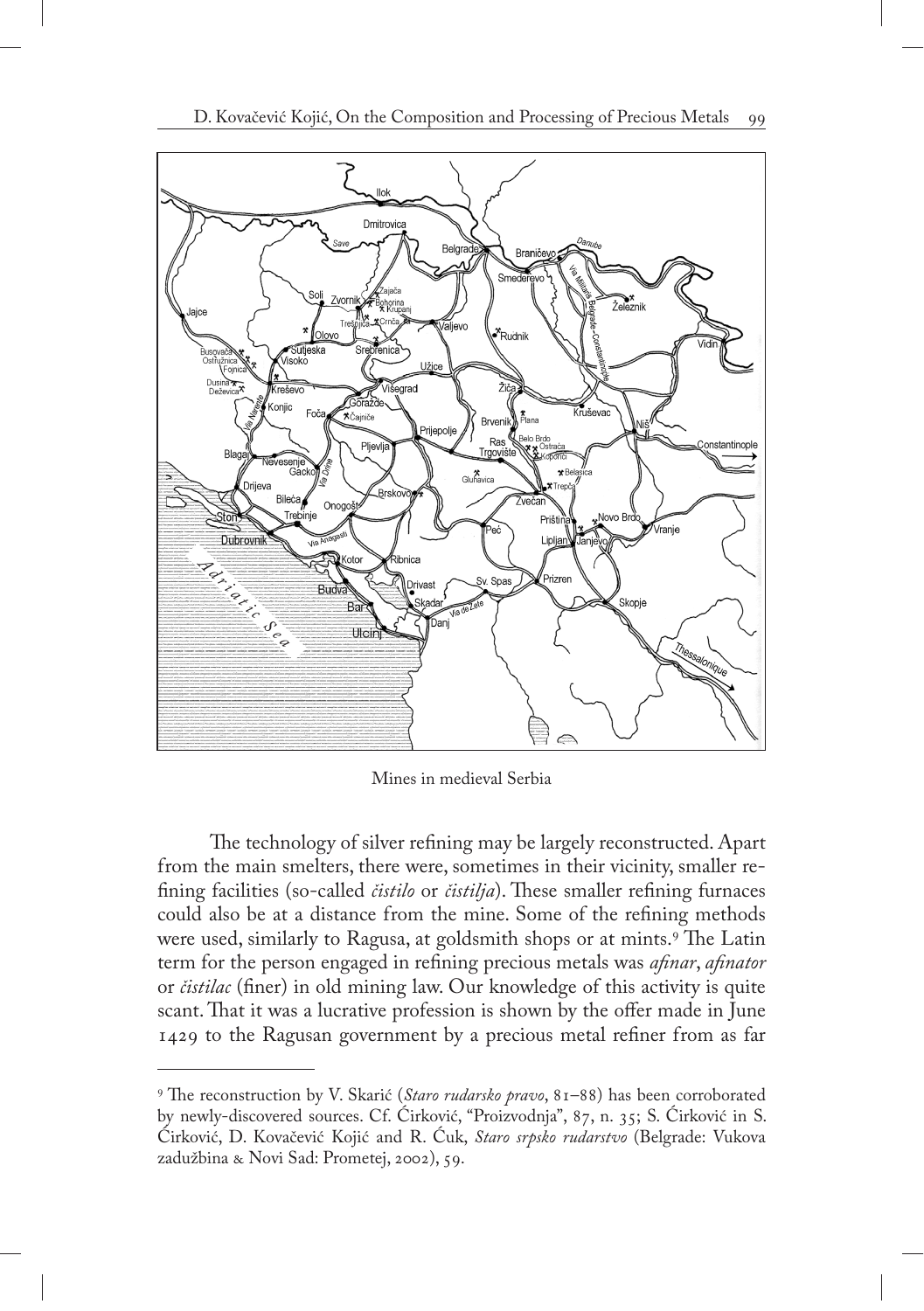away as Naples. There is no doubt that there were in Serbia, apart from Ragusans, locals who mastered the technology. For example, an *afinar* from Srebrenica whose name has come down to us is Radin.<sup>10</sup>

The process of refining crude silver entailed a weight loss. Thus, a certain amount of silver measured *ad pondus de Srebreniza* lost an ounce of silver per pound, or 8.5 percent of the original weight.<sup>11</sup> According to an Ottoman document of 1488, the silver contained about 16.6 percent of metal impurities, which is to say that it lost 16.6 percent of the original weight in the refining process.<sup>12</sup>

Apart from the abovementioned example from Srebrenica, the contemporary sources do not specify the loss caused in the process of refining the precious metals from the Serbian mines. Still less known is the metallic composition of the resulting waste. It has been widely accepted that precious metals were extracted from ores by means of lead. The contemporary geological examination of the slag waste recovered around the mines has not been helpful in this respect. Nor is there any clue to this in various types of written sources or even in the ample source material from the Dubrovnik Archives which otherwise contains the most significant information on all areas of the Serbian mining production.

Of the accounting books of the Caboga brothers, it is mostly the *Squarço*, or the Reminder, that contains information which sheds a new light on the processing and composition of precious metals. The Reminder is a daily record of business transactions. The daily notes were sorted out and transferred to the Journal every evening, omitting data deemed irrelevant to further bookkeeping. It is these omitted and neglected data that are of particular interest to our topic.

\*\*\*

An entry of 28 October 1427 states that *afinia L.56 o.1 s.4 d'argento trasi d'argento fino L.50 o.2 s.4*, i.e. that *L.50 o.2 s.4* of fine silver was obtained by refining an amount of *L.56 o.1 s.4*. On the left side of the entry is recorded: *pagia per afinar a rame pp. 3 go 4*, i.e. that the separation from copper was paid *pp. 3 go 4*. 13 This entry was posted to the Main Ledger, where it

<sup>10</sup> B. Hrabak, "'Dubrovačko' srebro u Italiji i Kataloniji u XIV, XV i XVI veku", *Istorijski glasnik* 1–2 (1980), 63; Kovačević Kojić, *Srednjovjekovna Srebrenica*, 32.

<sup>11</sup> Ćirković, "Proizvodnja zlata, srebra i bakra", 87, n. 37; Dinić, *Za istoriju rudarstva* II, 86.

<sup>12</sup> N. Beldiceanu, *Les actes des premiers sultans conservés dans les manuscrits turcs de la Bibliothèque Nationale à Paris*, II *Règlements miniers 1390–1512* (Paris: Mouton, 1964), 83.

<sup>13</sup> Historijski Arhiv u Dubrovniku (HAD), Privata, Libro di negozio Nicolo Luca Caboga, 28/3; Squarço, fol. 18', 28 Oct. 1427.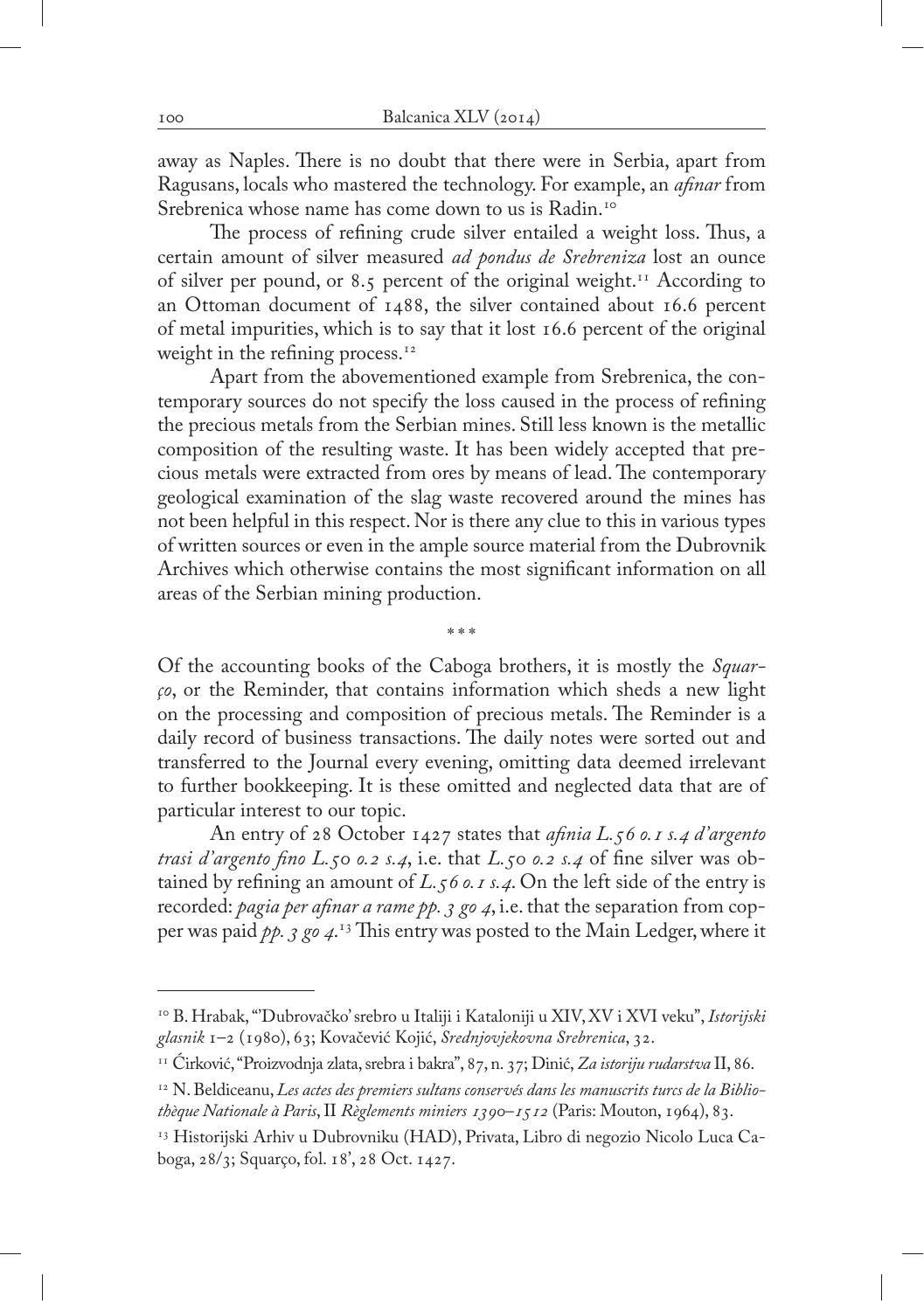is stated that the Company should pay per *afinatura a rame duc. 1*. 14 An entry made in the *Squarço* a day later, 29 October 1429, states that the amount of *argento fino in 2,5 peçe L.50 o.2 s.4* was sent to Pesaro and delivered to *ser* Bartolo and Francesco Ardovini.<sup>15</sup>

In the process of posting this entry from the *Squarço* to the Journal and then, a few times, to the Main Ledger, it is stressed that the silver in question is *argento fino L.50 o.2 s.4*, and that the amount has been obtained by refining *L.56 o.1 s.4* of silver. Upon the sale of the silver in Pesaro, *Peroçi de la Luna,* through *Pircho di Tanus*, transferred the money from the sale to the Caboga brothers by a bill of exchange.16 So, the Company of the Caboga brothers itself arranged for the refining of the silver, which explains why this is the only piece of information about the process.

It is from these entries that we can reliably learn for the first time that silver contained copper and that fine silver was obtained by removing copper. In fact, copper was a waste product of refining, and it accounted for about 10.5 percent of the original amount. Another piece of information of particular interest is that the price of refining was 3 *perper*s and 4 grossi, or one ducat.17

The difference in price between fine and crude silver (*ca* 7.5 ducats and *ca* 6.5 ducats respectively) was about one ducat, exactly the price paid for refining silver (*affinatura*) as recorded in the *Scuarço*. 18 Consequently, the prices allow us to know reliably what type of silver, crude or fine, was in question even when it is not expressly stated. This disproves the assumption that there was a price oscillation on the market or that the silver was of lower quality. What follows from all this is that the Caboga brothers traded in fine silver in much larger quantities than previously believed, which is corroborated by the information about fine silver in the *Argentum* records contained in the Main Ledger.<sup>19</sup> If the price of a specified amount of silver was lower than that of fine silver, the silver was in fact unrefined, *plicho* silver, as expressly stated in same cases.

The Caboga brothers also traded in the silver from mines in central Bosnia. In their business books it always figures as *plicho* silver. Namely, the

<sup>14</sup> Kovačević Kojić, *Trgovačke knjige*, 197, 24 Feb. 1428.

<sup>15</sup> Libro di negozio, Squarço, fol. 19, 29 Oct. 1427.

<sup>16</sup> Kovačević Kojić, *Trgovačke knjige*, 46, 5 Nov. 1427; 183, 5 Nov. 1427; 188, 5 Nov. 1427; 196, 15 March 1428; 197, 15 March 1428.

 $17$  Cf. notes 15 and 16 above.

 $18$  Cf. notes 13 and 14 above.

<sup>19</sup> Kovačević Kojić, *Trgovačke knjige*, 156, 158, 172, 198, 208, 228, 252, 280, 282, 320, 322.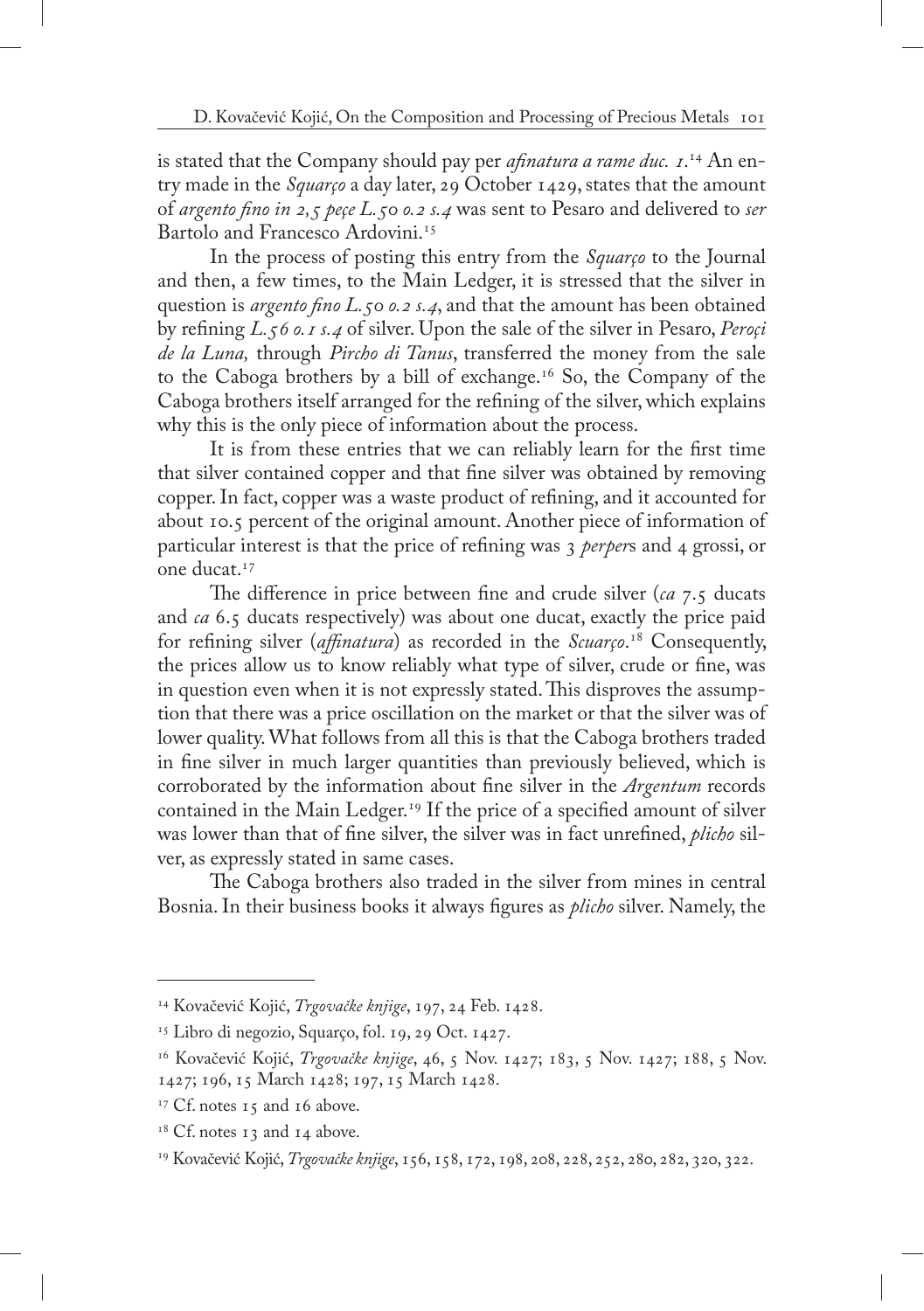entries refer to it as *plicho di Bosnia*, *argento di Bosnia* and *viago di Souisochi*. 20 The *Viago di Souisochi* and *Plicho di Bosnia* transaction records also contain information about the prices paid for *plicho* silver. On average, the price was about six ducats, $2<sup>1</sup>$  exactly the price the Caboga brothers usually paid for this type of silver. The fact that they exported only unrefined silver suggests that the refining process was not practised in central Bosnia, which then suggests that metallurgical techniques there were not as developed as in other mining areas.

\*\*\*

At first the separation of gold from silver was carried out in Venice. However, a document created in mid-October 1353 states that silver can be assayed to determine its gold content in Ragusa, Serbia or Venice. The same year, there is a mention of a Raden in Kotor, a person specialized in the craft (*Raden, magister divisionis auri argenti*).22 Gold was also separated chemically, and the agents which were used for bonding individual chemical elements were known.23 In April 1424, Marin Adamović, a Ragusan goldsmith of Kotor origin, hired a certain Bartol to separate gold from silver using the wet chemical method, i.e. to prepare aqua and all other necessary things for the process (*partire oro d'argento zoe di fare aqua et tote cose che bisogna per detto*).24

Especially interesting for the question of refining auriferous silver in Ragusa are some observations of local chroniclers. Thus, an anonymous annalist records in 1279 that a good portion of the large amount of auriferous silver was secretly reshipped from Ragusa to Venice, so that the Venetian merchants are making a profit of 200 percent on investment. Much later, in the seventeenth century, another chronicler expressly states that Ragusan merchants made unusually high, 250-percent, profits compared with the price of auriferous silver in Serbia, and then sold the refined silver in Venice.25 Notwithstanding their exaggerations, these Ragusan annals show that such transactions were taking place, and this example certainly was not an exception.

<sup>20</sup> D. Kovačević Kojić, "Pliko srebro iz Srednje Bosne u trgovačkim knjigama braće Kabužić (1426–1433)", in *Spomenica akademika Marka Šunjića (1927–1998)* (Sarajevo: Filozofski fakultet, 2010), 59–68.

 $21$  Ibid. 63.

<sup>22</sup> R. Ćuk in *Staro srpsko rudarstvo*, 71.

<sup>23</sup> B. Hrabak, "Dubrovčani u rudarstvu i uvozno-izvoznoj trgovini Kosova 1455–1700", *Vranjski glasnik* 17 (1984), 4.

<sup>24</sup> Voje, "Argentum de glama", 34, n. 109.

<sup>25</sup> Hrabak, "'Dubrovačko' srebro u Italiji i Kataloniji", 68–76.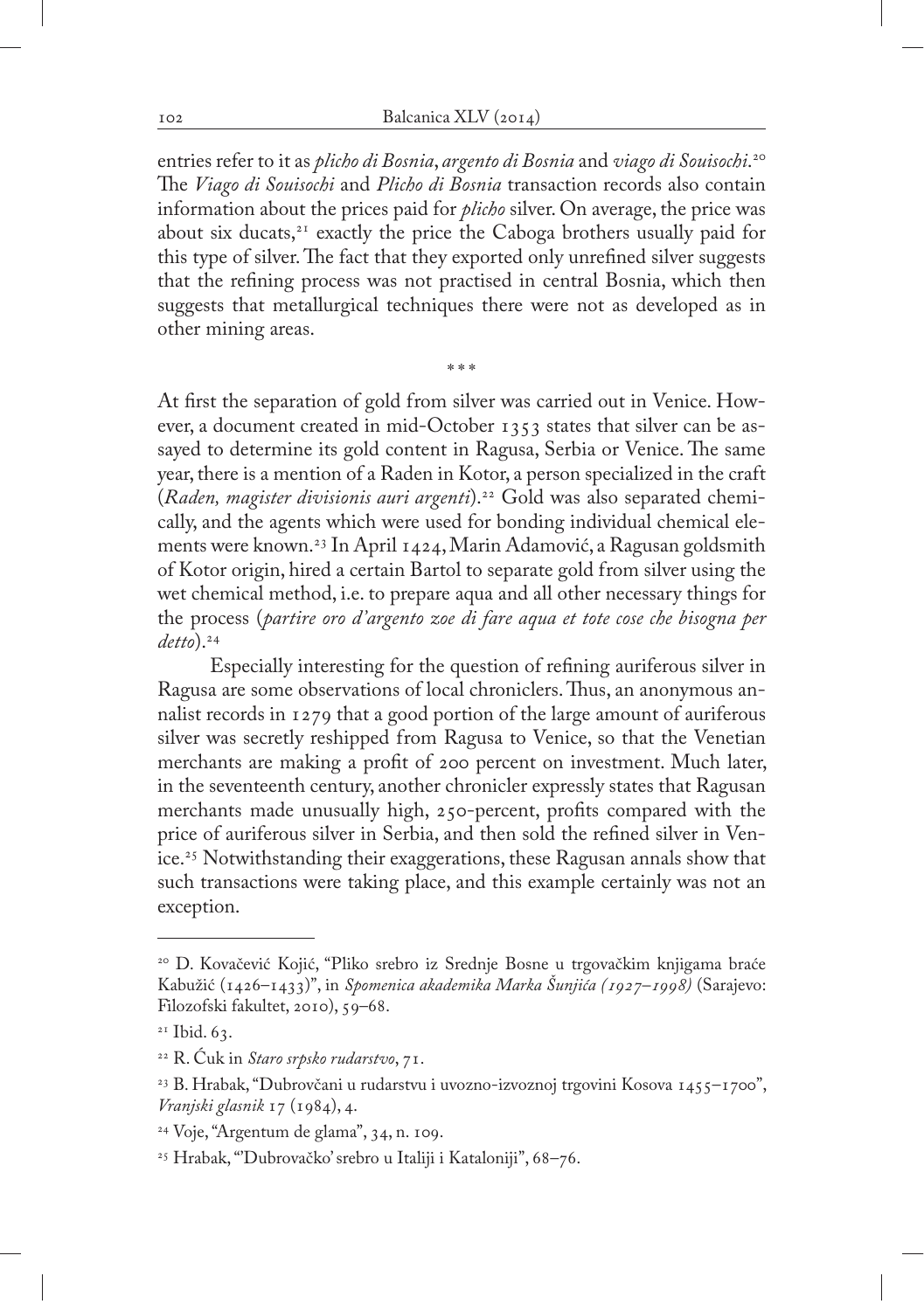As mining developed, information about gold parting in Serbia becomes more frequent. Ragusan merchants are involved, and of them Nikola Glavić, son of Tvrtko, is especially prominent. In 1428, he and his partner Nikola Živolinović contract with the goldsmith Vlatko Radetić to go to Priština and other places in Serbia, to apply his know-how.<sup>26</sup> The following year Glavić imports saltpetre, which is necessary for the gold parting process. Saltpetre was imported into Serbia through Ragusa.27

Apart from the price of silver refining, the business books of the Caboga brothers contain information about the costs of gold parting. Thus, for every shipment of auriferous silver, in addition to the percentage of gold, a deduction of 10 grossi per pound is taken *per partidura*, i.e. the costs of parting gold from silver are deducted.28 There where *abatando go. 10 per L.* stands alone, it was also a *partidura*, even though the word *partidura* is omitted.29 It is frequently expressly stated that this expense will be met from the earnings the Caboga brothers are going to make with a partner, such as, for example, Marcho di Ratcho.<sup>30</sup>

The *Squarço* contains previously unknown information about the composition of the auriferous silver. Namely, a transaction entered on 28 January 1430 states that *Radouan die aver per argento L.1 o.5 s.4 tine in rame o.2 s.1 per L. tine in oro o.3 s.ch.10*. The price of this auriferous silver was 25 ducats and 10 grossi per pound.

Another item in the same transaction also specifies an amount of auriferous silver: *L.3 o.8 tine in rame o.2,5 per L. tine in oro o.2 s.3 ch.4*, at a price of 21 ducats and 23 grossi per pound.<sup>31</sup>

From these two cases we are able for the first time to learn that the auriferous silver also contained copper, as well as the exact content of both copper and gold per pound. The price of a pound of auriferous silver obviously depended on the copper to gold content ratio.

In the first case, where the content of copper was lower, the price was higher (25 ducats and 10 grossi per pound). And reversely, in the second case, the price of auriferous silver was lower (21 ducats and 23 grossi per pound) because the copper content was higher.

<sup>26</sup> D. Kovačević Kojić, "Nikola Tvrtka Glavić i Nikola Živolinović u trgovačkim knjigama braće Kabužić", *Istorijski časopis* 40–41 (1995), 9.

<sup>27</sup> *Salnitrium et alia necessaria pro dividendo aurum ab argento*, Cf. Jireček, *Istorija Srba*  II, 425; Ćirković, "Proizvodnja zlata, srebra i bakra", 87–88; Kovačević Kojić, "Nikola Tvrtka Glavić", 9.

<sup>28</sup> G. Boerio, *Dizionario del dialetto veneziano* (Venice: G. Cecchini, 1856), 477.

<sup>29</sup> Kovačević Kojić, *Trgovačke knjige*, 239, 256.

<sup>30</sup> Ibid. 256; Hrabak, "'Dubrovačko' srebro u Italiji i Kataloniji", 63.

<sup>31</sup> Libro di negozio, Scuarço, fol. 105, 28 Jan. 1430.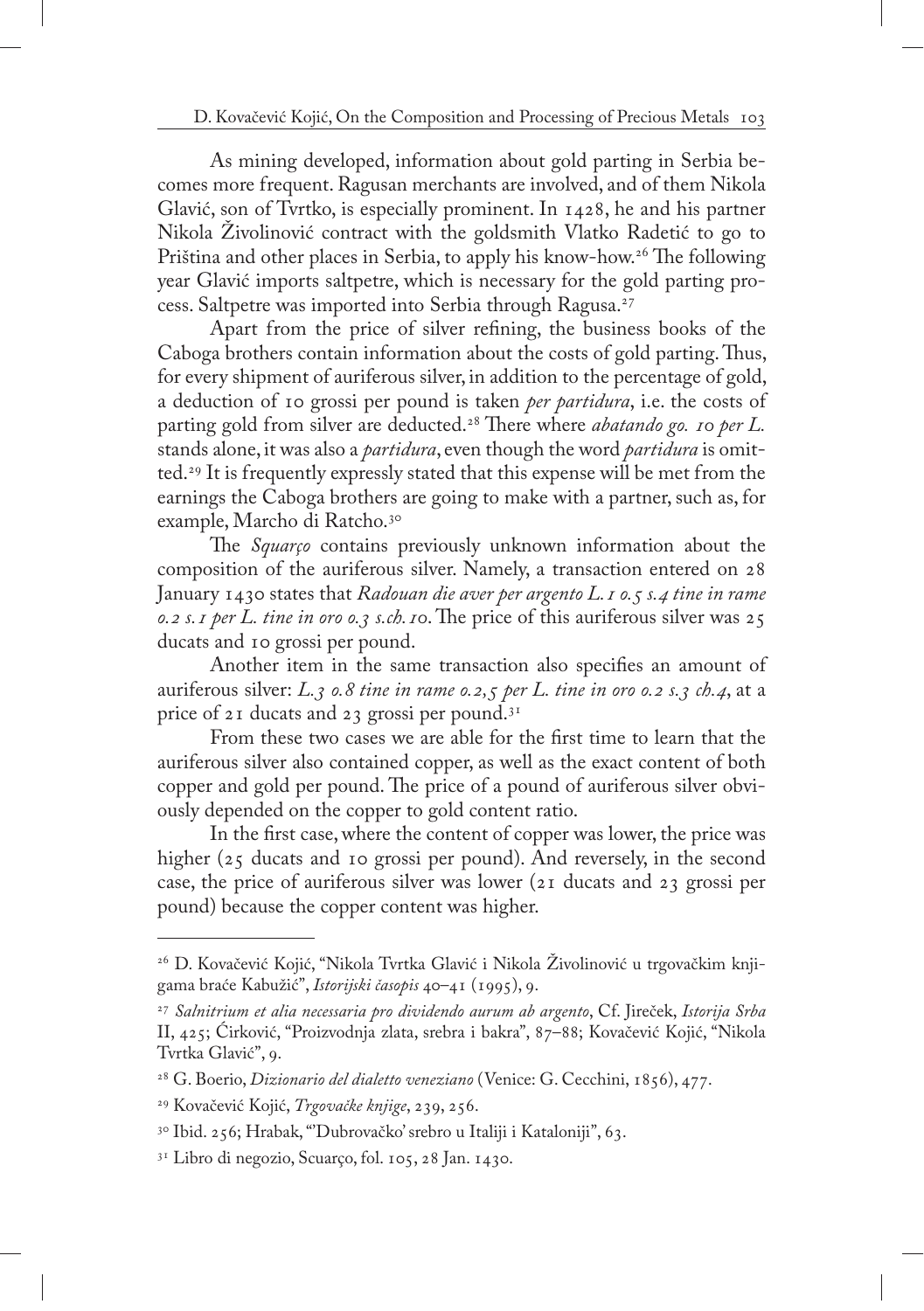In the Journal and the Main Ledger the entries concerning some shipments of auriferous silver (*argento indorato*) contain both the price of gold per ounce (6 ducats) and the price of silver  $(7.5 \text{ ducats})$  per pound.<sup>32</sup> In some cases the previously rendered refining service is expressly stated. Thus, the *Scuarço* shows that on 25 September 1429 Živko Radić, a partner of the Caboga brothers, received from Vukosav *L. 1 o.6 s.2 afini resto L.1 o.3 ch.5 tine o.3 s.0* of auriferous silver.33 So, after refining, the original quantity of auriferous silver was smaller by about two ounces per pound. Consequently, auriferous silver contained copper too. This is in fact the ratio of copper to gold in one pound of the auriferous silver, as expressly stated in the *Scuarço* on 28 January 1430.

In addition to silver and lead, the deposits at the mine of Rudnik also contained copper, and in such quantities as to afford sufficient for exportation.<sup>34</sup> However, except for the books of the Caboga brothers, the sources make no mention of copper in the main mines of auriferous silver, such as Novo Brdo.<sup>35</sup> Fieldwork investigation has not proved otherwise.<sup>36</sup>

\*\*\*

According to the research done by geologists, metallurgical techniques practised in Serbia were quite advanced.37 There is a divergence of opinion between historians and geologists, however, geologists tending to underrate the quality and scale of mining products in Serbia, especially in the case of Novo Brdo, the largest medieval Serbian mine known for the production of silver and auriferous silver.38 Although a vigorous mining activity at Novo Brdo has been attested by numerous slag dumps in the immediate and broader environs of the town, some geologists question even

<sup>32</sup> Kovačević Kojić, *Trgovačke knjige*, 218, 230, 239, 265.

<sup>33</sup> The Main Ledger, however, keeps record only of the amount of auriferous silver obtained after refining, i.e. *L.1 o.3 s.5*. There is a single entry which reiterates that this amount of *L.1 o.3 s.5 lo qual afini fo o.18 s.5* was obtained by refining. Kovačević Kojić, *Trgovačke knjige*, 231–233.

<sup>34</sup> Dinić, *Za istoriju rudarstva* II, 10–11; Ćuk in *Staro srpsko rudarstvo*, 35.

<sup>35</sup> Ćuk, in *Staro srpsko rudarstvo*, 35; Dinić, *Za istoriju rudarstva* II, 88.

<sup>&</sup>lt;sup>36</sup> V. Simić, "Rudnici zlata u srednjovekovnoj Srbiji prema savremenom poznavanju naših rudišta", *Vesnik, Zavod za geološka i geofizička istraživanja* 19 (1961), 337. On lead, based on the investigations at Novo Brdo, M. Savić, "Šljakišta na Novom Brdu i Kačikolu", *Starinar* 5–6 (1954–55), 291–292.

<sup>37</sup> Dinić, *Za istoriju rudarstva*, 43–45.

<sup>38</sup> Simić, "Rudnici zlata", 342.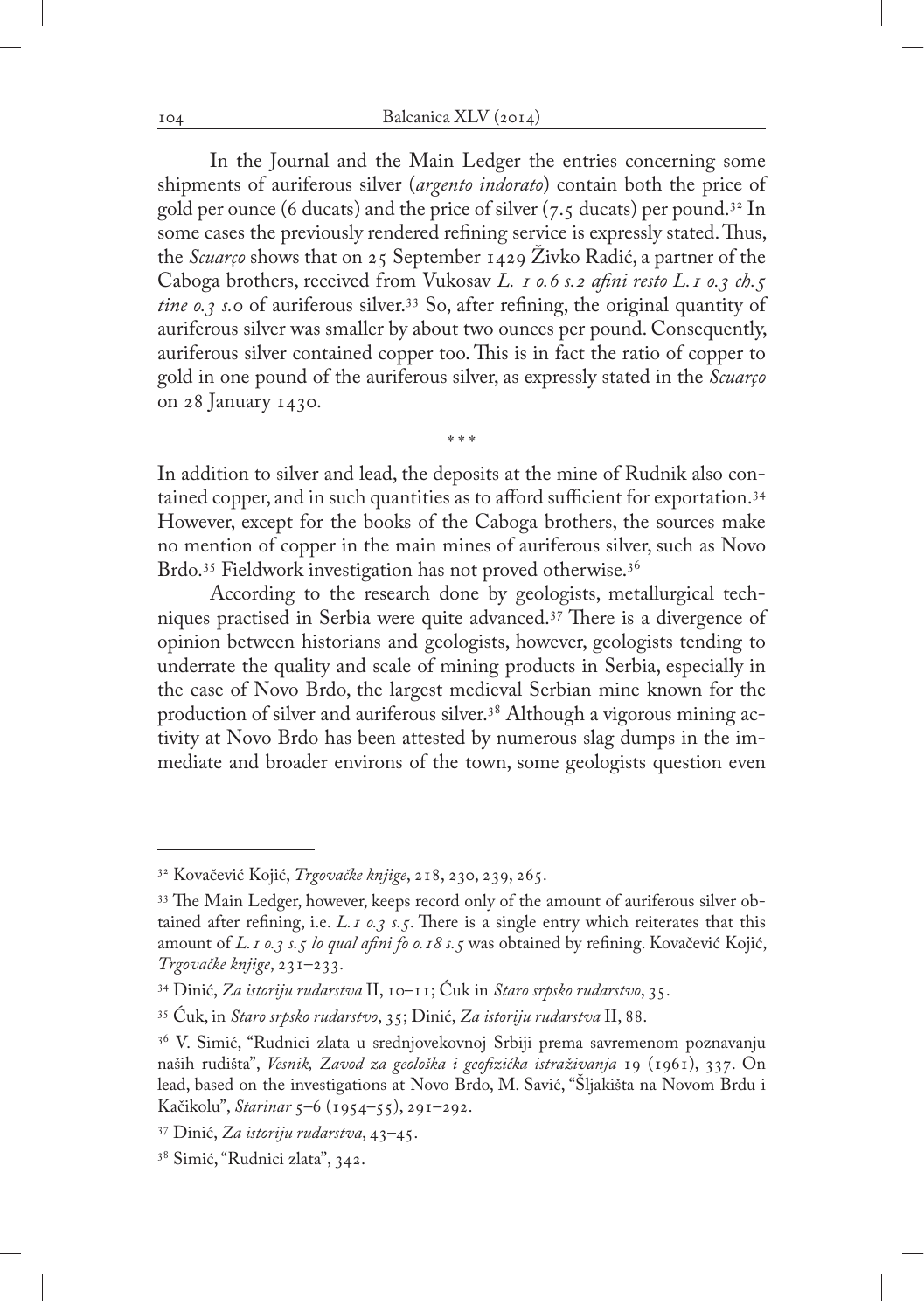the accuracy of all written data, arguing that the mining value of Novo Brdo is highly overrated.39

Contrary to these views, V. Simić takes into account the information from the Ragusan documentary material about a high gold content of the Novo Brdo silver (as high as up to 25 per cent) and argues that the issue of discovering rich auriferous ores at some of the Novo Brdo ore deposits is becoming quite interesting for researchers; even more so because the research done so far has not paid attention to gold.<sup>40</sup> The newly-discovered information in the accounting books of the Caboga brothers about the presence of copper in silver and auriferous silver is likely to broaden the focus of geological research to include these elements.41

Briefly, except for the accounting books of the Caboga brothers, the other written sources or the geological research done so far do not give any indication of the presence of copper in the mines of auriferous silver.

 $UDC$  622.342(497.11)(093)<sup>"</sup>14"

### **Sources**

**Unpublished**

Historical Archives in Dubrovnik (HAD)

— Privata, Libro di negozio Nicolo Luca Caboga, 28/3: Squarço.

#### **Published**

Beldiceanu, N. *Les actes des premiers sultans conservés dans les manuscrits turcs de la Bibliothèque Nationale à Paris*. Vol. II *Règlements miniers 1390–1512*. Paris: Mouton, 1964.

Kovačević Kojić, D. *Trgovačke knjige braće Kabužić (Caboga) 1426–1433*. *Spomenik*, Serbian Academy of Sciences and Arts 137, Department of Historical Sciences 11  $(1999)$ .

# **Bibliography**

Boerio, G. *Dizionario del dialetto veneziano*. Venice: G. Cecchini, 1856.

- Ćirković, S. "Proizvodnja zlata, srebra i bakra u centralnim oblastima Balkana do početka novog veka". *Rabotnici, vojnici, duhovnici. Društva srednjovekovnog Balkana*, 79–103. Belgrade: Equilibrium, 1997.
- D. Kovačević Kojić & R. Ćuk. *Staro srpsko rudarstvo*. Belgrade: Vukova zadužbina & Novi Sad: Prometej, 2002.

Ćuk, R. *Srbija i Venecija u XIII i XIV veku*. Belgrade: Prosveta, 1986.

<sup>39</sup> Savić, "Šljakišta", 283–294.

<sup>40</sup> Simić, "Rudnici zlata", 342.

<sup>&</sup>lt;sup>41</sup> At some lead-zinc deposits the metallurgy of copper developed as a secondary activity. Cf. Simić, Dinić, *Za istoriju rudarstva*, 19; Savić, "Šljakišta", 287–291.